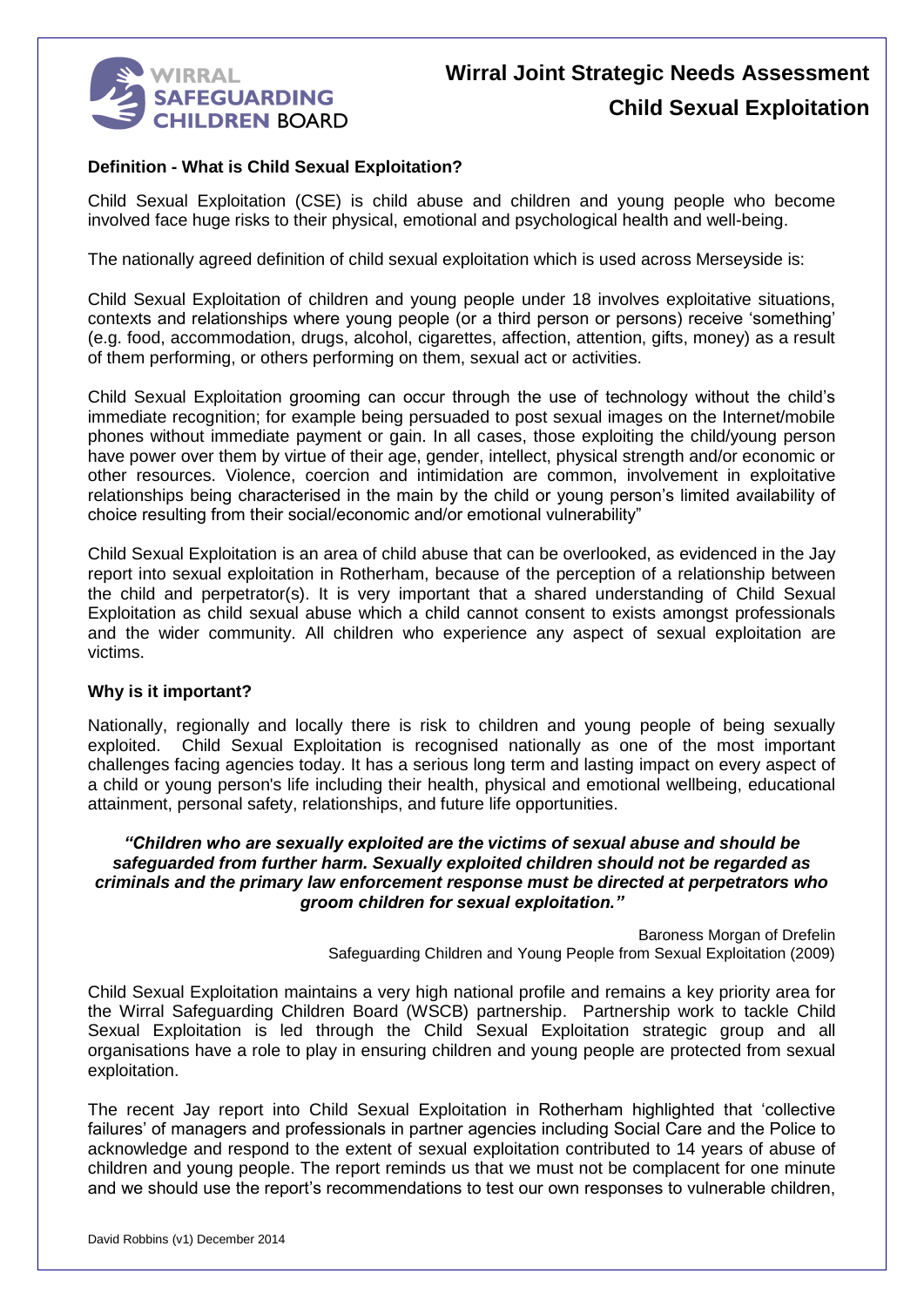

## **Child Sexual Exploitation**

young people and their families, and the effectiveness of our multiagency systems to detect and respond quickly to each and every instance of Child Sexual Exploitation.

The WSCB is very clear that Child Sexual Exploitation is child abuse, and all children and young people who are subject to sexual exploitation are victims, regardless of whether they feel they have been abused or not.

#### **Risk factors associated with child sexual exploitation**

Any child or young person may be at risk of sexual exploitation, regardless of their family background or other circumstances. This includes boys and young men as well as girls and young women. However, some groups are particularly vulnerable. These include;

- Children and young people who have a history of running away or of going missing from home
- Those in and leaving residential and foster care
- Those with special needs and learning disabilities
- Migrant children and young people
- Unaccompanied asylum seeking children and young people
- Children and young people who have disengaged from education
- Children and young people who are abusing drugs and alcohol
- Those involved in gangs

#### **What are the signs and symptoms of child sexual exploitation?**

Grooming and sexual exploitation can be very difficult to identify. Warning signs can easily be mistaken for 'normal' teenage behaviour and/or development. However, parents, carers, school teachers and practitioners are advised to be alert to the following signs and symptoms:

- inappropriate sexual or sexualised behaviour
- repeat sexually transmitted infections; in girls repeat pregnancy, abortions, miscarriage
- having unaffordable new things (clothes, mobile) or expensive habits (alcohol, drugs)
- going to hotels or other unusual locations to meet friends
- aetting in/out of different cars driven by unknown adults
- going missing from home or care
- having older boyfriends or girlfriends
- associating with other young people involved in sexual exploitation
- truancy, exclusion, disengagement with school, opting out of education altogether
- unexplained changes in behaviour or personality (chaotic, aggressive, sexual)
- drug or alcohol misuse
- getting involved in crime
- injuries from physical assault, physical restraint, sexual assault

#### **Wirral's local CSE profile**

Wirral is home to approximately 70,500 children and young people (0-18). The child population of Wirral is predominantly white British (93%) but significant ethnic minority groups exists, particularly Irish, Chinese and Polish. It is a key challenge for all agencies working in Wirral to eliminate the differences in outcomes for children and young people and to ensure our most vulnerable children receive help at the earliest opportunity.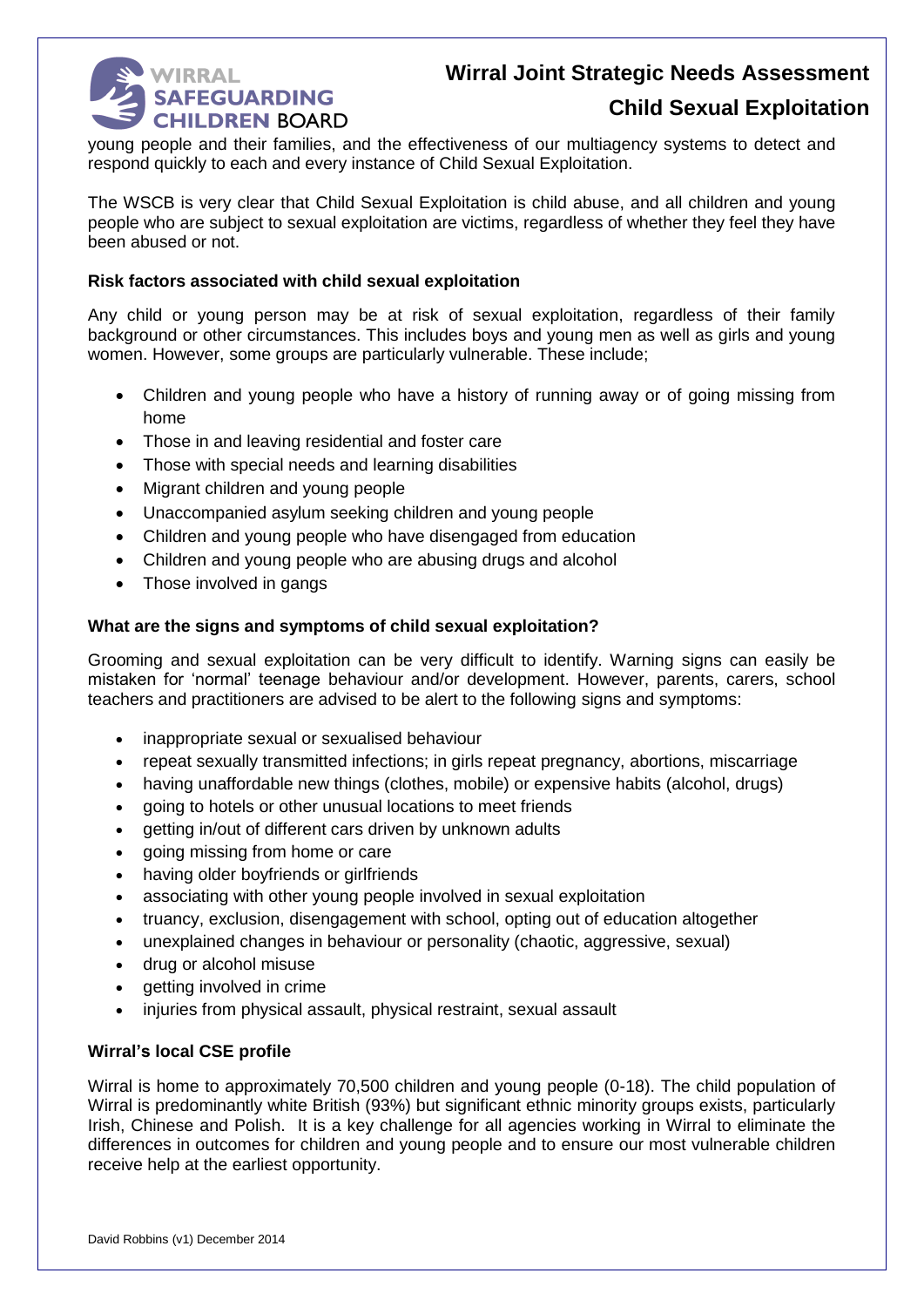

## **Child Sexual Exploitation**

Keeping children and young people safe and protected from Child Sexual Exploitation is one of the key priorities of the Wirral Safeguarding Children Board (WSCB), the Local Authority, the Police and partners. Working together in partnership with the wider local community is key if we are going to recognise and effectively deal with CSE in Wirral.

All of the WSCB's safeguarding activity, including the response to CSE across the partnership contributes to ensuring that:

#### **"Children and young people in Wirral feel safe and are safe"**

The WSCB through its strategic group is developing a performance information dataset for Child Sexual Exploitation. The main source of data will be held by the Multi-Agency Child Sexual Exploitation (MACSE) meetings which are held each month. All cases where professionals suspect or know that a child is a victim of or at risk of sexual exploitation are referred into the MACSE meetings where they are risk assessed and a plan is developed to protect the child and reduce the risk. Cases stay at MACSE until there is no further risk of sexual exploitation. The meetings are chaired by the police and are attended by professionals from key agencies including children's social care, youth services, children's safeguarding, education, health, Catch-22 and preventative services.

There is currently no national dataset for Child Sexual Exploitation so at present we are unable to compare Wirral's performance against other areas. Data currently available from the MACSE meetings is presented to the WSCB on a quarterly basis and informs the multi-agency action plan for combatting sexual exploitation. A common dataset has been agreed between the safeguarding board's in Merseyside and the new comprehensive dataset will be published each quarter from March 2015.

The main model of Child Sexual Exploitation in Wirral illustrated by the MACSE data is the boyfriend model and exploitation of younger girls by older men. There is little evidence of organised exploitation by groups or gangs. The available data for Wirral as at December 2014 tells us that:

- In quarter one (April to June 2014) a total of 154 cases were referred into the Wirral monthly MACSE meetings
- In quarter two (July to September 2014) 203 cases were referred into the Wirral MACSE
- 92% of the referrals into MACSE have been made for girls, and 8% for boys. Over 95% of young people describe themselves at white British
- Young people between the ages of 10 and 17 have been referred into the MACSE
- Over 60% of referrals have concerned young people (mainly girls) between the ages of 14 and 15
- Nearly 70% of the referrals into the MACSE are made by the police or children's services
- Main reasons for young people being referred into the MACSE include young people being as risk and becoming exploited through, going missing alone or with friends, being groomed through social media and associating and becoming exploited by older men
- 85% of young people referred into the MACSE live in the urban centres of Wallasey and **Birkenhead**
- 60% of the young people referred into the MACSE had previously been reported as missing from home
- 75% of young people referred into the MACSE are open to statutory social services; 25% of the referrals are made for children who are looked after (LAC)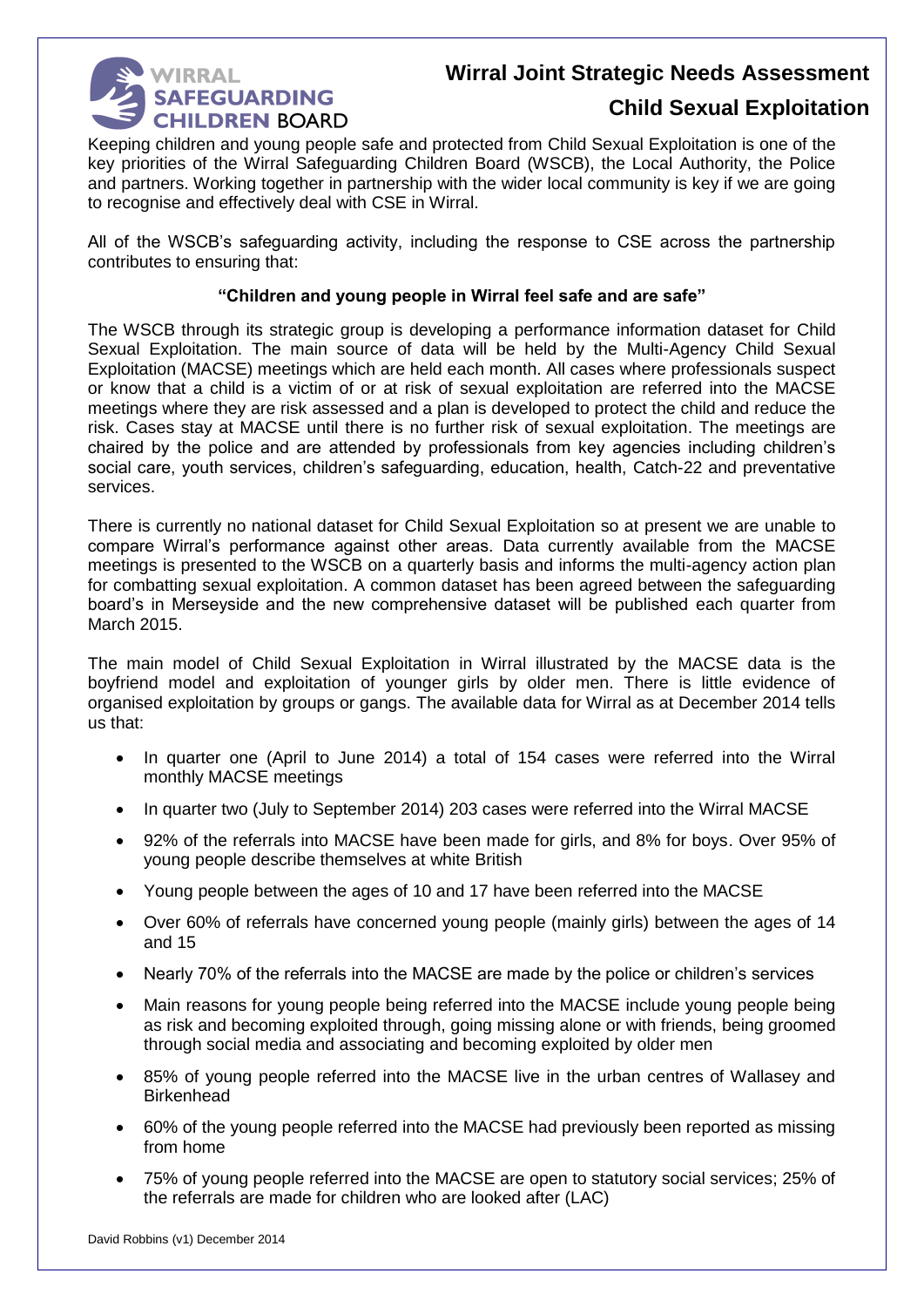

## **Child Sexual Exploitation**

 One third of the young people referred into MACSE had a disclosed learning disability, most often ADHD or an autism related condition. Nearly 20% of young people referred into MACSE were known to have self-harmed in the recent past.

#### **Gaps in intelligence**

With little national data and a relatively new local data set it is difficult at present to identify gaps in intelligence, although this should become clearer as the data picture builds.

The biggest current gap is not currently knowing exactly how many children and young people are victims of or at risk of sexual exploitation in Wirral. As the MACSE meetings become established this will help us develop an informed picture of Child Sexual Exploitation locally.

Equally it is difficult at present for the WSCB to give trend information or accurately predict what will happen in the future. It is expected however that the number of Child Sexual Exploitation cases will grow substantially over the next year as both local awareness and confidence in the support from local services increases. Barnardo's have highlighted one case where *"as a result of services being improved because of training, there was a five-fold increase in a period of three months of children and young people being identified as at risk.*

#### **What Are We Doing and why?**

The Child Sexual Exploitation action plan is aligned to the Pan Cheshire and Merseyside CSE strategy for 2014-2017. The purpose of the strategy is:

• To focus and co-ordinate multi agency resources in tackling child sexual exploitation

• To ensure those children and young people and the wider community across Cheshire and Merseyside, in particular with parents and carers, are aware of child sexual exploitation and its effects

• To enhance training for professionals

• To ensure that young people and the community are made aware of the issues around exploitation

• To bring to justice the perpetrators of child sexual exploitation and to ensure that young people are properly safeguarded in the course of any criminal proceedings

To achieve this, the partnership has set five key strategic priorities:

• **Self-Assessment** – Each area maps service provision for children and young people who are victims of or at risk of sexual exploitation, and profiles sexual exploitation in their area

**• Prevention** – There are three aspects to this priority; awareness raising and community engagement; training for professionals and disruption of perpetrator activity

**• Safeguarding** – This priority focuses on developing a coordinated response to Child Sexual Exploitation which ensures victims are identified and responded to at the earliest opportunity

• **Bringing Offenders to Justice** – Each area will work closely with the police and the Crown Prosecution Service to ensure abusers are swiftly brought to justice and held to account

**• Governance** – Good governance ensures that Local Safeguarding Children Boards can develop the policies, procedures and practice to ensure an effective multi-agency response to Child Sexual Exploitation.

Key recent activity by the WSCB partnership to combat Child Sexual Exploitation includes: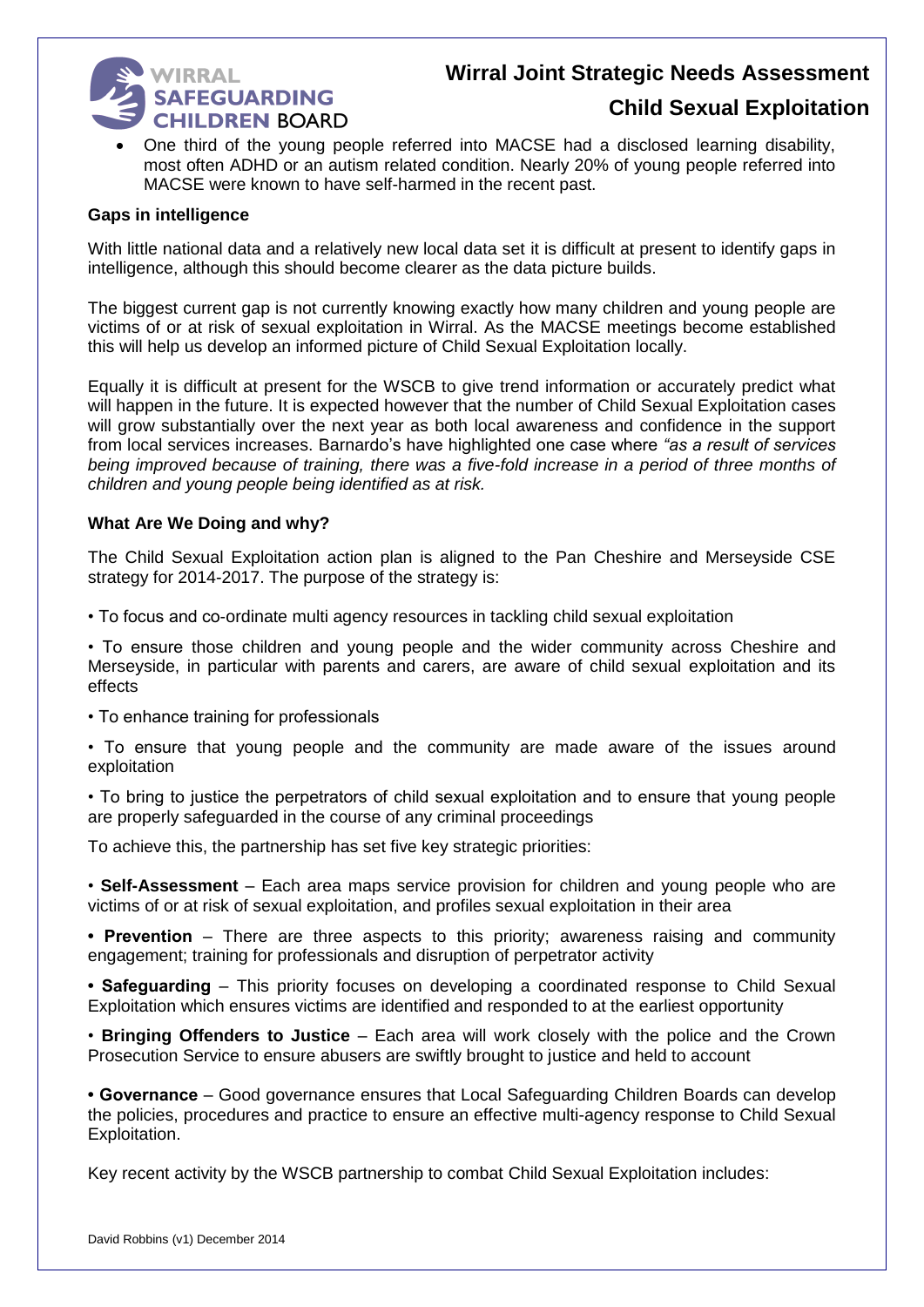# **WIRRAL WIRRAL<br>SAFEGUARDING CHILDREN BOARD**

## **Child Sexual Exploitation**

- Commissioning of the *Chelsea's Choice* theatre production in February 2015. *Chelsea's Choice* tells the story of a teenage girl who was groomed and exploited by an older man. 20 performances have been commissioned and all secondary schools have been invited to show *Chelsea's Choice* to their Year 9's
- An audit has been undertaken of Wirral children who are looked and are placed out of borough. Evidence tells us that looked after children are very vulnerable to Child Sexual Exploitation particularly those who regularly go missing. The audit will help us identify whether appropriate support for looked after children is in place
- An audit will be completed in February 2015 across Merseyside of the cases which have been referred into the MACSE meetings on more than one occasion. This audit will identify the reasons for re-referrals and help the partnership test the effectiveness of its response to Child Sexual Exploitation
- The WSCB Child Sexual Exploitation strategic group has published the Merseyside protocol for sexual exploitation which sets out the purpose and operation of the MACSE meetings and the referral pathway. The group has also published Wirral practice guidance to support professionals using the protocol. The practice guidance has been launched through a series of briefings
- The charity Catch-22 are commissioned by the WSCB to deliver the missing from home/care and Child Sexual Exploitation contracts thus identifying and supporting young people who go missing and may be victims of or at risk of being sexually exploited. Catch-22 are also commissioned to deliver multi-agency Child Sexual Exploitation training to professionals
- Two multi-agency Child Sexual Exploitation workshops have recently been held to identify and focus actions reviewing services, identifying gaps and ensuring current and future services to support young people are effective. The workshops also explored how the voice of the child/ young person can be captured and used to inform the development, commissioning and review of services

#### **What do we still need to do?**

A lack of awareness and understanding of this issue on a national level has previously allowed Child Sexual Exploitation to go unrecognised and unreported or not responded to effectively. There is substantial evidence showing the potential negative impacts of an under-developed approach to Child Sexual Exploitation.

Learning from serious case reviews has shown problems common to these reviews have included; confusion about sexual activity and the issue of consent (assuming those aged over 16 are engaged in consensual activity); linking Child Sexual Exploitation to risk taking behaviour (rather than viewing that young person as vulnerable); and a lack of action following disclosure, meaning that abuse was allowed to continue.

Recent research has also highlighted the potential negative health consequences associated with not identifying risk soon enough – including Post Traumatic Stress Disorder (PTSD), substance misuse, self-harm, STIs, depression, eating disorders and flashbacks.

The WSCB and partners are unaware of how many children and young people in Wirral may be victims of or at risk of being sexually exploited. Once developed the Child Sexual Exploitation Performance Information dataset populated by MACSE data and information from individual agencies will help the WSCB establish a clear picture of the nature and extent of sexual exploitation.

David Robbins (v1) December 2014 Online/ social media technology forms part of most people's lives, especially those of young people. As a result it has been rare to identify cases of child sexual exploitation where the use of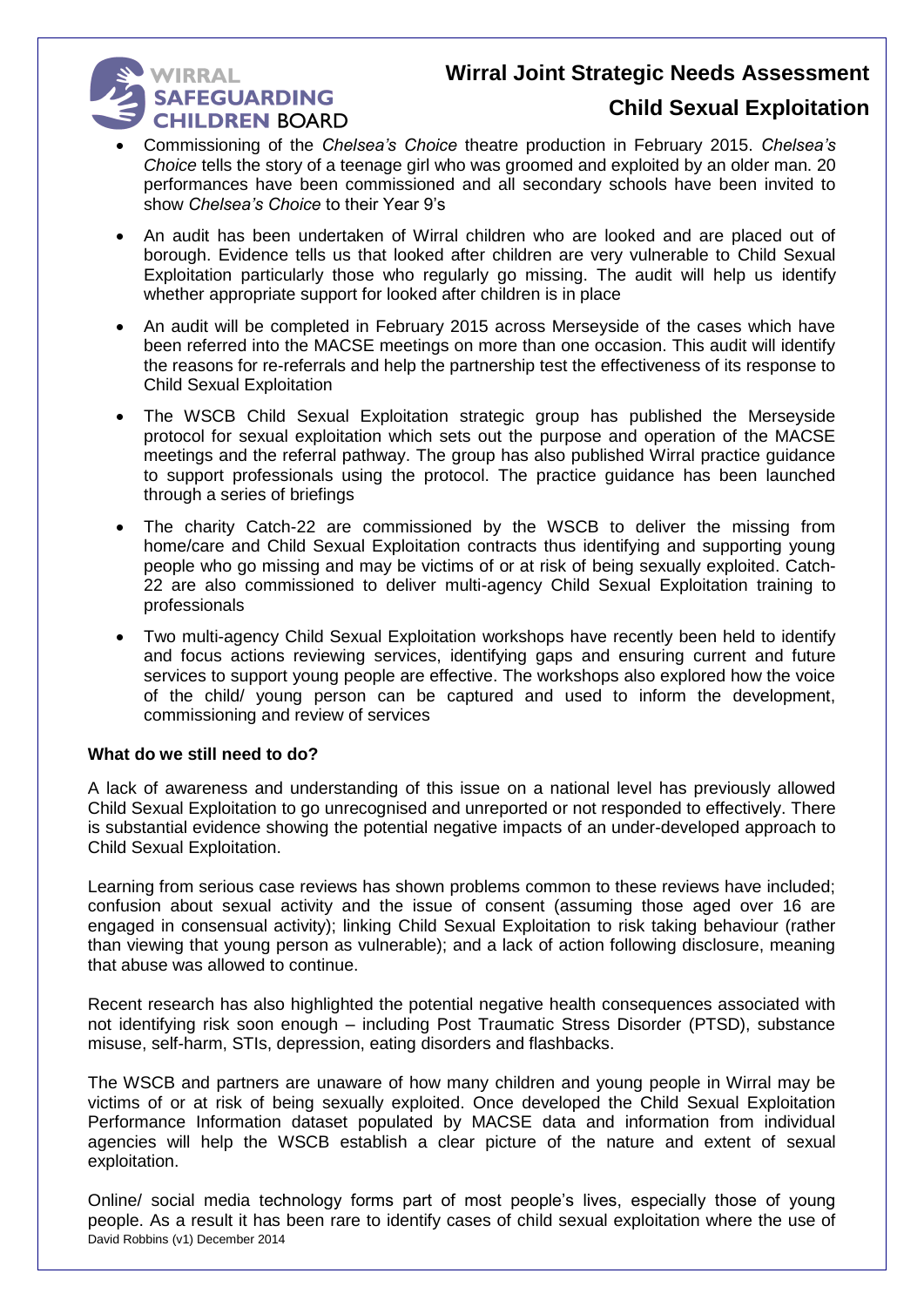

## **Child Sexual Exploitation**

technology has not been a factor. This fact is significant, as information technology is having a direct impact in a multitude of ways on the means by which people are able to sexually exploit children. An e-safety strategy needs to form part of a robust response to Child Sexual Exploitation.

Work is developing with the Police and Crown Prosecution Service to develop a Wirral and pan Merseyside problem profile which will include an assessment of activity undertaken to pursue and prosecute offenders.

The voice of young people must be included in the review and development of services. The WSCB is looking at models of young people's participation and a model will be recommended to the WSCB in March 2015.

The WSCB commission Catch-22 to deliver the Missing from home and Child Sexual Exploitation service which includes counselling and working with young people to build resilience. This work is mainly undertaken in the short term Literature suggests that appropriate therapeutic support should be available for young people who are at risk or suffering from sexual exploitation. This support should be delivered for as long as individuals need it.

Engagement and awareness raising across all community groups is essential to ensure a coordinated and successful response to Child Sexual Exploitation. Work has begun to engage with groups in the 'night-time' economy such as taxi drivers but this engagement needs to be widened to include community leaders and leaders of minority groups.

#### **Community / stakeholder views**

Key engaged stakeholders in the Wirral Strategy to combat Child Sexual Exploitation include:

- The Wirral Safeguarding Children Board (WSCB). The WSCB partnership includes the local authority, police, health organisations, education, voluntary, community and faith groups and youth services etc. The WSCB has set CSE as a partnership priority for both 2013-14 and 2014-15 and is the lead strategic organisation in Wirral for combatting sexual exploitation. Work is co-ordinated through the multi-agency Child Sexual Exploitation Strategic group (silver) and the MACSE operational group (bronze)
- Pan Merseyside Strategic Group (Gold). The pan Merseyside group coordinates the activity undertaken by the respective local silver groups. This helps ensure a sharing of good practice and resources and a consistent approach taken to combatting Child Sexual Exploitation. The group should become increasingly influential with commissioning services for Child Sexual Exploitation
- Catch-22. They are commissioned by the WSCB to deliver the Missing from Home and the Child Sexual Exploitation service to children and young people. Catch-22 identify young people at risk of being sexually exploited and work to engage with them to educate and build resilience to enable them to make healthier and better informed choices to protect them from becoming sexually exploited. Catch-22 typically works with 12-15 cases at any time and is also engaged in outreach work. The service also runs a GIRLS group which aims to work with vulnerable girls who may be at risk of becoming sexually exploited. Catch-22 is also commissioned to deliver the multi-agency Child Sexual Exploitation training for professionals on behalf of the WSCB. The full day training is delivered monthly.
- Merseyside Police. The police chair the monthly MACSE meetings and are responsible for ensuring the meetings are well attended and effective.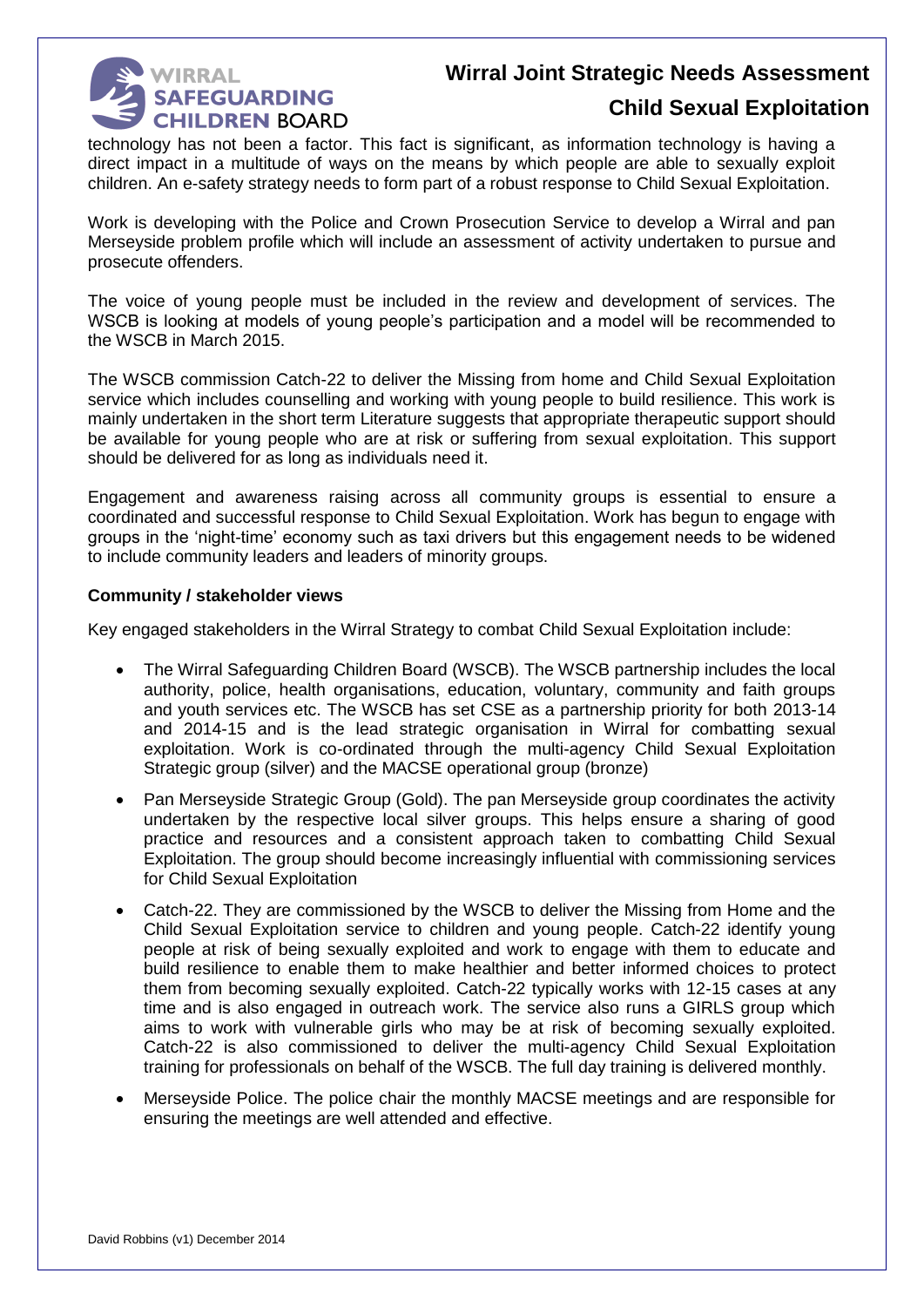

#### **Evidence of what works**

#### **1. Nationally**

#### **The Nine Foundations of Good Practice**

The Office of the Children's Commissioners' (OCC) 2013 Inquiry into gang and group-based Child Sexual Exploitation identified pockets of good practice across a number of LSCBs. Based on primary research with those areas that are being particularly proactive in tackling sexual exploitation, the OCC identified nine key foundations of good practice that have contributed to *"exemplary approaches to protecting children and young people against exploitation at the hands of gangs and groups"* (p32).

Even though the report focuses specifically on gang and group sexual exploitation, the nine principles are considered transferable to all forms of Child Sexual Exploitation. They are shown in the diagram below:



#### **Essential Foundations for Good CSE Practice**

The first of the nine foundations; "focus on the child" states that the child should be at the centre of any professional decision making regarding their safety, welfare, care and protection. Importantly however, the guidance warns against placing too much emphasis on a victim making a full disclosure about the extent of the abuse they suffered. The second priority links to this; by building up a relationship of trust (in order to gain a child's confidence) from the initial point of contact.

The OCC's research identified leadership as a priority, and found that 77% of key agencies have appointed a lead Child Sexual Exploitation professional; but that fewer than half have Child Sexual Exploitation leads from local authority education and youth offending teams. Areas showing strong operational practice have focussed on creating the conditions (at school, at home, for example) in which *"everyone is alert to the signs that a child may be at risk"*. Based on evidence of how to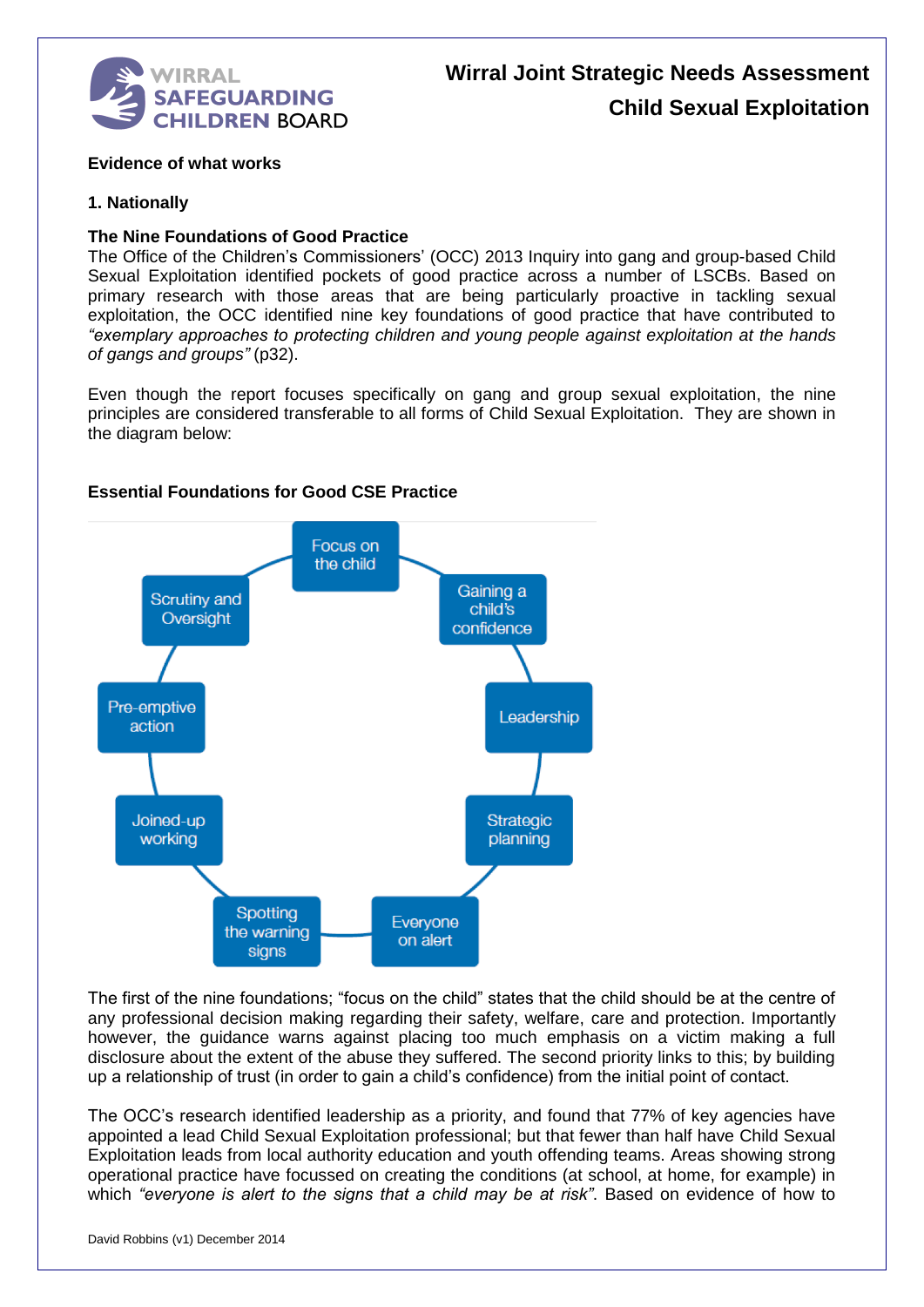

## **Child Sexual Exploitation**

achieve these conditions, the OCC published their "Recognition and Telling Framework" to help adults to understand what might be going on for a child or young person.

In November 2013, the NSPCC published the briefing "Learning from case reviews around Child Sexual Exploitation". The briefing notes that *"it is clear from these reviews that CSE can be particularly hard for professionals to recognise and respond to."* There were a number of key issues or failings common to several of these serious reviews:

Firstly, in several instances confusion about sexual activity and the issue of consent was cited; a failure to recognise that *"the fact that young people are engaged in what they view as consensual activity does not mean that they are not being exploited".* Victims may be coerced; some may believe they are behaving as they wish; in addition, 16 and 17 year olds were sometimes viewed (by the authorities) as being more in control of their choices.

Linking Child Sexual Exploitation to risk taking behaviour was raised as a common factor. *"When dealing with troubled children, practitioners need to see young people as vulnerable children in need of protection, rather than focussing on their challenging behaviour"*.

Finally, disclosure of sexual exploitation was identified; in several of these cases, no actions were taken by agencies against perpetrators following disclosure (further, in some instances, no subsequent support was provided to the young person, meaning the abuse continued). The briefing goes on to identify lessons for improving practice; 'an early and comprehensive assessment' must be carried out once warning signs are recognised. Such assessment must include issues of 'capacity of consent', taking into account the grooming process and issues of coercion which may be experienced.

In terms of interventions, the briefing states that practitioners must balance the young person's right to make their own decisions and assess their risk, with the need to protect the young person from exploitation. Disclosures must be taken seriously and dealt with as a crime. Actions taken following disclosure should *not* depend upon the victim's willingness to act as a witness in trial.

The literature suggests that a model of good practice for Child Sexual Exploitation can only be achieved through a clear multi-agency partnership approach and cannot be solely led by one agency. Key features of good practice from recent publications research includes:

- Publication of a clear action plan against which progress, performance and the contributions of partner agencies can be measured
- Clear partnership commitment to combatting Child Sexual Exploitation underpinned by a common understanding that sexual exploitation is sexual abuse which children and young people cannot consent to even if they do not always see themselves as victims
- Development of a clear referral pathway which is shared and understood across the partnership
- Development of an action to ensure high quality Child Sexual Exploitation training exists within agencies and for multi-agency and community partners
- Development of an action to ensure schools raise awareness of Child Sexual Exploitation with young people and work to protect young people at risk or victims of sexual exploitation
- Establishment of a method to proactively share information and intelligence about Child Sexual Exploitation
- Development/adoption of a Child Sexual Exploitation risk assessment tool for use with young people
- Publication of a local Child Sexual Exploitation problem profile
- Inclusion of young people in the assessment, planning and commissioning of services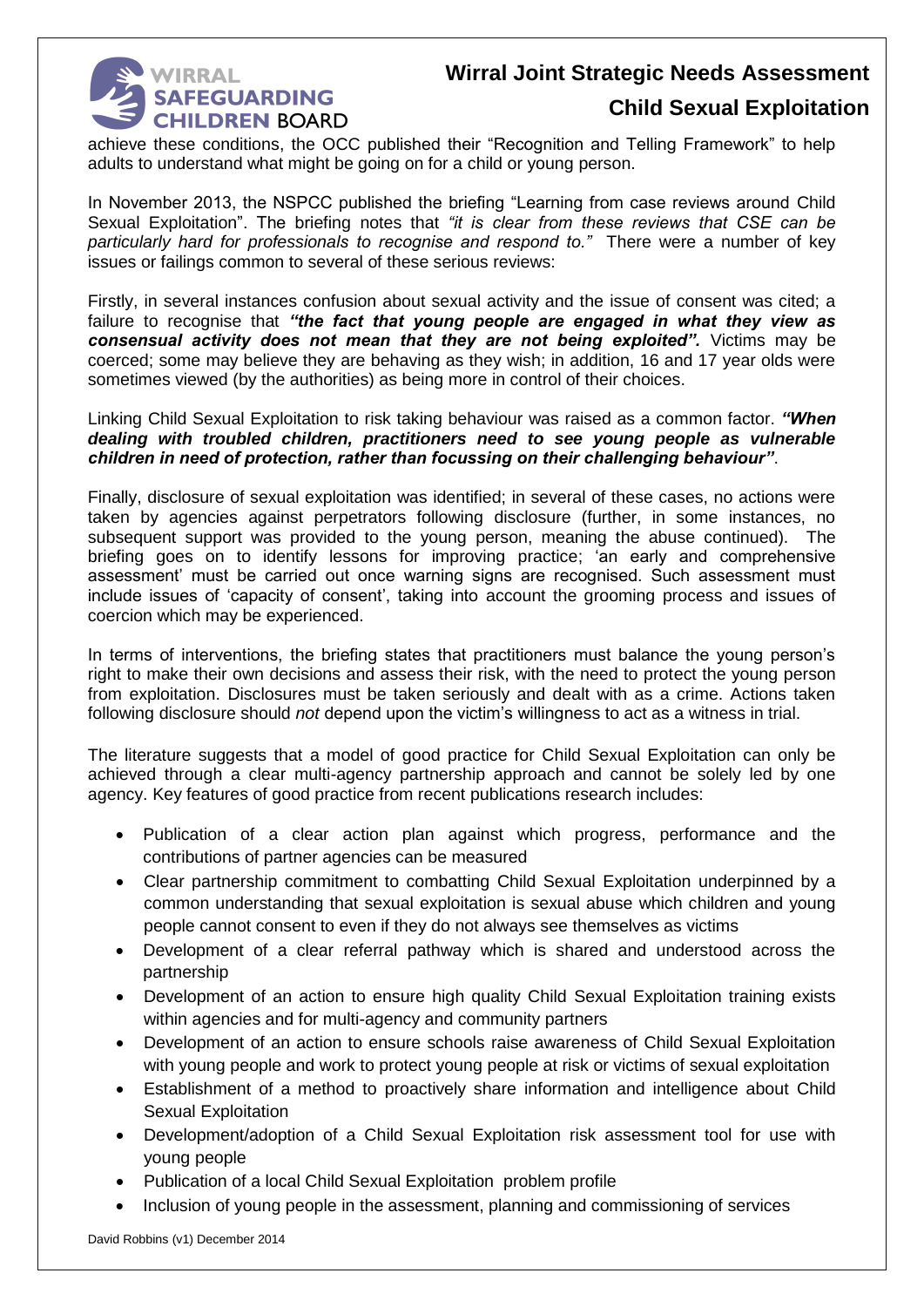

#### **2. Locally**

Since September 2014 Wirral has had an operational Multi-Agency Safeguarding Hub (MASH). The MASH is an information sharing hub where key agencies including CADT (children's social care 'front door' for referrals), police, health and Catch-22 are co-located. In relation to Child Sexual Exploitation Catch-22 have identified a case study:

*One example of good practice is we have completed a return home interview for a young person and we were previously made aware that the young person had visited a flat where an adult male lived. The adult male and the young person had been discussed at the monthly MACSE meeting. The young person that we spoke to then told us that another young person had also been visiting his property. As a result of this we were immediately able to share this information with Social Care and Police, a strategy meeting was held and the young person who was named has been supported by us to attend a video interview. There is already an on-going Police investigation in relation to the male and the information that has been shared has hopefully been able to strengthen this investigation and has also safeguarded 2 young females*

In terms of awareness raising the WSCB has had positive feedback from partners for the following activity:

- Publishing Wirral practice guidance including detailed information about the referral pathway, models of Child Sexual Exploitation, signs and symptoms and mythbusting, particularly views often held about victims by professionals.
- Multi-agency Child Sexual Exploitation training and briefings
- Publication and dissemination of a series of Child Sexual Exploitation posters and leaflets
- Establishment of the Child Sexual Exploitation strategic group and publication of the action plan
- Commissioning of *Chelsea's Choice* drama production

#### **National References**

1. The sexual exploitation of children: it couldn't happen here, could it?

Thematic Ofsted inspection to evaluate effectiveness of local authorities' current response to child sexual exploitation; 2014; HM Government;

<https://www.gov.uk/government/publications/sexual-exploitation-of-children-ofsted-thematic-report>

2. Real Voices; Child sexual exploitation in Greater Manchester; An independent report by Ann Coffey, MP; October 2014; [http://www.gmpcc.org.uk/wp-content/uploads/2014/02/81461-Coffey-](http://www.gmpcc.org.uk/wp-content/uploads/2014/02/81461-Coffey-Report_v5_WEB-single-pages.pdf)[Report\\_v5\\_WEB-single-pages.pdf](http://www.gmpcc.org.uk/wp-content/uploads/2014/02/81461-Coffey-Report_v5_WEB-single-pages.pdf)

3. Independent Inquiry into Child Sexual Exploitation in Rotherham (1997-2913); 2014; Baroness Jay; Commissioned by Rotherham metropolitan Borough Council; [http://www.rotherham.gov.uk/downloads/file/1407/independent\\_inquiry\\_cse\\_in\\_rotherham](http://www.rotherham.gov.uk/downloads/file/1407/independent_inquiry_cse_in_rotherham)

4 Child sexual exploitation: learning from case reviews. What case reviews tell us about child sexual Exploitation; November 2013; NSPCC; [http://www.nspcc.org.uk/globalassets/documents/information](http://www.nspcc.org.uk/globalassets/documents/information-service/case-reviews-child-sexual-exploitation-cse.pdf)[service/case-reviews-child-sexual-exploitation-cse.pdf](http://www.nspcc.org.uk/globalassets/documents/information-service/case-reviews-child-sexual-exploitation-cse.pdf)

5. "If only someone had listened": Office of the Children's Commissioner's Inquiry into Child Sexual Exploitation in Gangs and Groups; 2013; [http://www.childrenscommissioner.gov.uk/content/publications/content\\_743](http://www.childrenscommissioner.gov.uk/content/publications/content_743)

David Robbins (v1) December 2014 6. "I thought I was the only one. The only one in the world." The Office of the Children's Commissioner's Inquiry into Child Sexual Exploitation in Gangs and Groups Interim report;